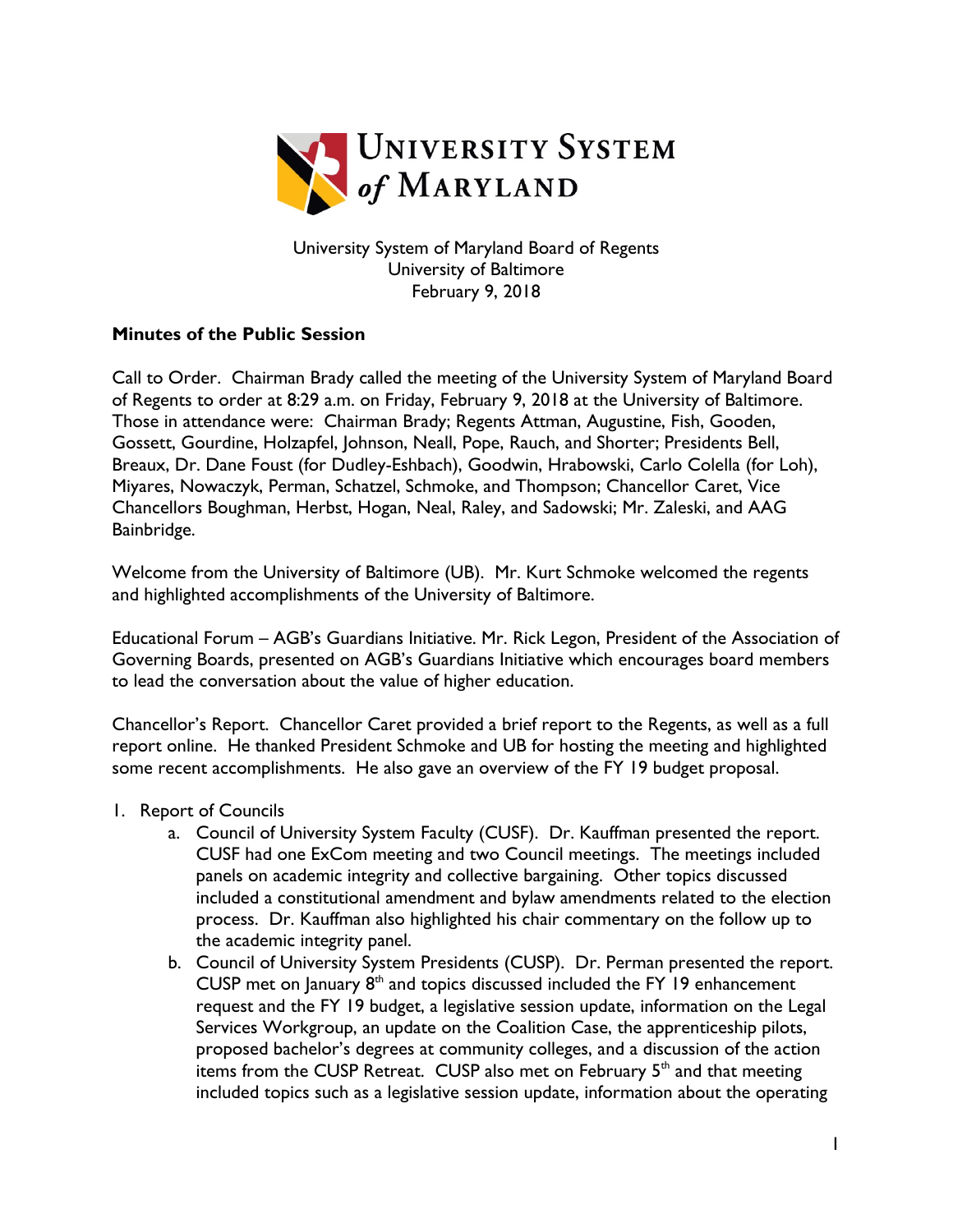and capital budgets, a discussion on the USM Foundation strategic planning process, development of a board policy on fund balance, and changes to board policies on debt management and faculty and staff policies on family and medical leave and parental leave.

- c. Council of University System Staff (CUSS). Ms. Gray presented the report. CUSS met in January and a large portion of the meeting was discussion of USM advocacy day. Other topics discussed included SharePoint training for the BOR Staff Awards packets, the staff shared governance survey, and the salary compression survey.
- d. University System of Maryland Student Council (USMSC). Regent Shorter presented the report in the absence of Mr. Fabbi. The report outlined the plans for spring, which include monitoring the proposed Higher Education Act reauthorization, tracking bills in the state legislature, and conducting a student shared governance survey.
- 2. Consent Agenda. The Consent Agenda was presented to the regents by Chairman Brady. He asked if there were any items on the agenda that should be removed for further discussion. There were no requests to remove any items; therefore, Regent Fish moved and Regent Gourdine seconded the motion to accept the consent agenda; it was unanimously approved. The items included were:
	- a. Committee of the Whole
		- i. Approval of meeting minutes from December 15, 2017 Public and Closed Sessions (action)
	- b. Committee on Economic Development and Technology Commercialization i. Approval of meeting minutes from January 25, 2018 Public Session (action)
	- c. Committee on Organization and Compensation
		- i. Approval of minutes from January 25, 2018 Public and Closed Sessions (action)
	- d. Committee on Finance
		- i. Approval of meeting minutes from January 25, 2018 Public and Closed Sessions (action)
		- ii. University of Maryland, College Park: 2017 2030 Facilities Master Plan Update
		- iii. (action)
		- iv. University of Maryland, College Park: University of Maryland College Park Foundation Right of Entry for Construction of the Innovate, Design and Engineer for America Factory Building (action)
		- v. University of Maryland, College Park: School of Public Health Building Increase in Project Authorization for Phase II—Conversion of Locker Rooms into STEM Facilities (action)
		- vi. University of Maryland Eastern Shore: Amendments to the Hydroponic Greenhouse Covenant of Purpose, Use and Ownership (action)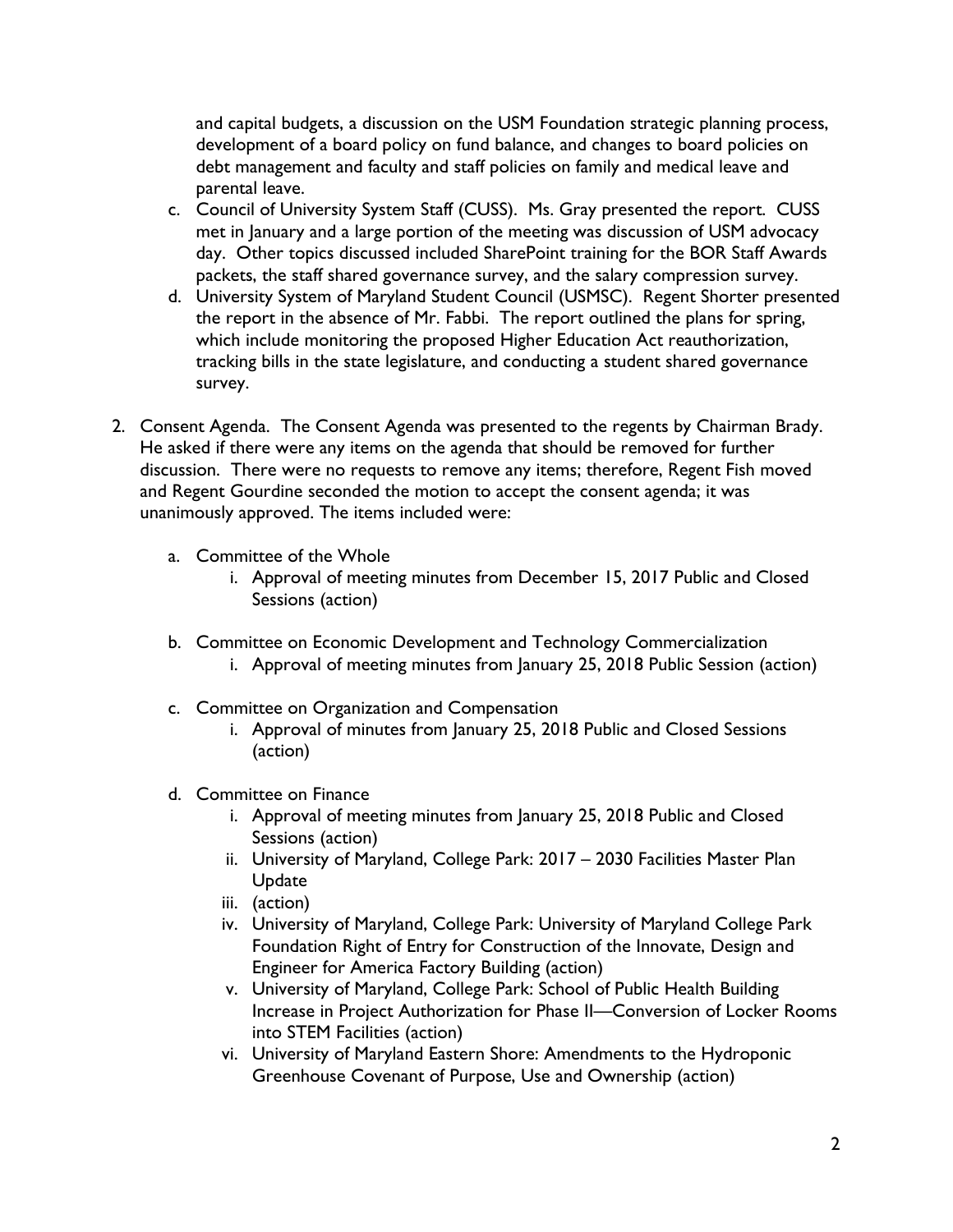- vii. University of Maryland Eastern Shore: Construction of an Agricultural Research and Education Center (action)
- viii. University of Maryland University College: Facilities and Equipment Maintenance Contract Renewal Option (action)
- ix. University of Maryland University College: Online Digital Advertising Placement and Media Buying Services Renewal Options (action)
- x. University of Maryland, College Park: Five-Year Energy System Operation and Maintenance Agreement, and Overview of Long-Term Energy System Renewal and Operational Plan (information)
- xi. FY 2017 USM Audited Financial Statements (information)
- xii. University System of Maryland: Report on FY 2017 Procurement Contracts (information)
- e. Committee on Education Policy and Student Life
	- i. Approval of meeting minutes from January 16, 2018 Public Session (action)
	- ii. New Academic Program Proposals
		- 1. Towson University: Entry Level Occupational Therapy Doctorate and Post Professional Occupational Therapy Doctorate (action)
	- iii. Maryland Center for Computing Education (information)
	- iv. Update: Kirwan Commission on Innovation and Excellence in Education (information)
	- v. Results of Periodic Reviews of Academic Programs (information)
	- vi. Report on Extramural Funding FY 2017 (information)
- f. Committee on Audit
	- i. Approval of meeting minutes from December 14, 2017 Public and Closed Sessions (action)
- g. Committee on Advancement
	- i. Year-to-date Fundraising for FY18 December (information)
- 3. Review of Items Removed from Consent Agenda. There were no items removed from the Consent Agenda.
- 4. Committee Reports
	- a. Committee of the Whole
		- i. Strategic Plan Update. (Regent Attman moved and Regent Pope seconded the motion; unanimously approved.)
		- ii. Memorandum of Understanding with Southern Maryland Higher Education Center. (Regent Pope moved and Regent Shorter seconded the motion; unanimously approved.)
	- b. Committee on Organization and Compensation
		- i. 2018 BOR Surveys. (Regent Attman moved and Regent Shorter seconded the motion; unanimously approved.)